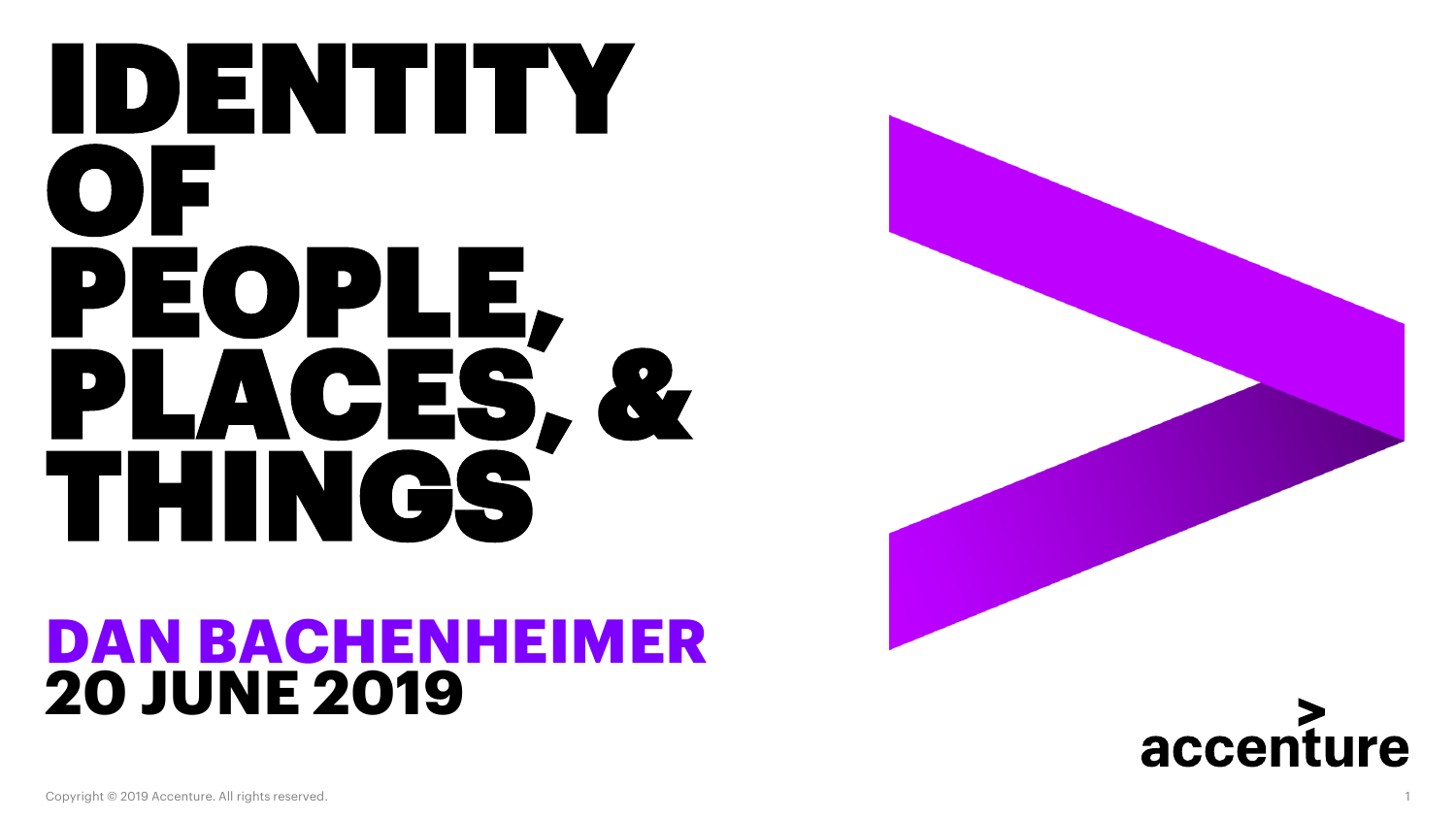## **WHAT IS IDENTITY?**

It makes something or someone the same today as it, she, or he was yesterday.

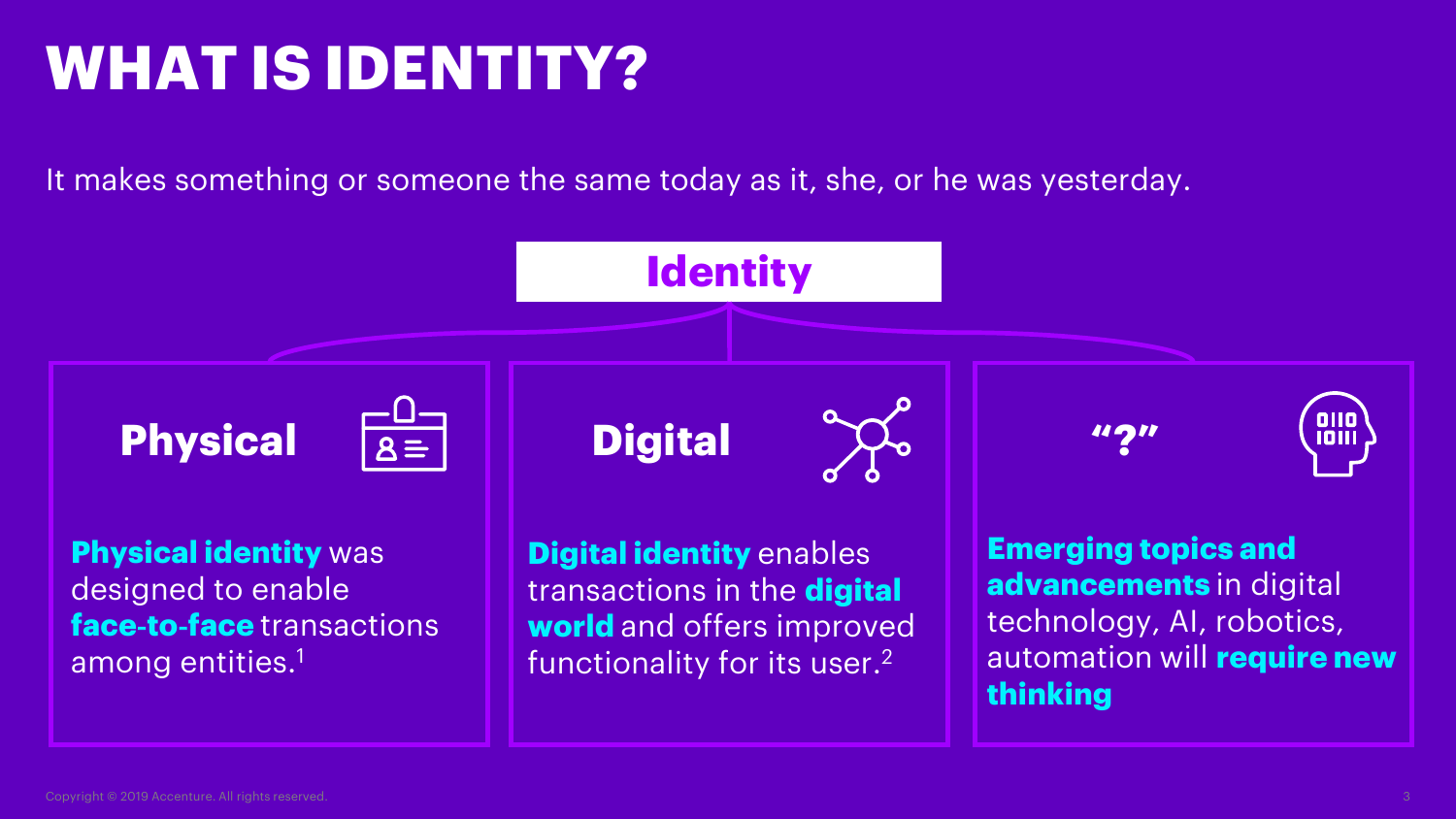## **A VERIFIABLE AND TRUSTED DIGITAL IDENTITY IS BECOMING ESSENTIAL IN OUR DAILY LIFE**

**Trust is based on face-to-face interaction …No face-to-face trust**

### **PHYSICAL IDENTITY**

• Designed for face-to-face transactions

**You can see** 

**me, so you can trust me**

**• Trust based on visual inspection** of person making an identity claim and the document(s) presented

## **DIGITAL IDENTITY**

- Enables online, virtual transactions
- **Trust based on the issuer of the Digital identity attribute(s)** and the ability to **bind identity claim(s) to the physical identity**

**I am real** 

**and I exist**

**Without a trusted identity in a digital world, we would struggle to transact, access services, and be acknowledged that we are who we claim to be**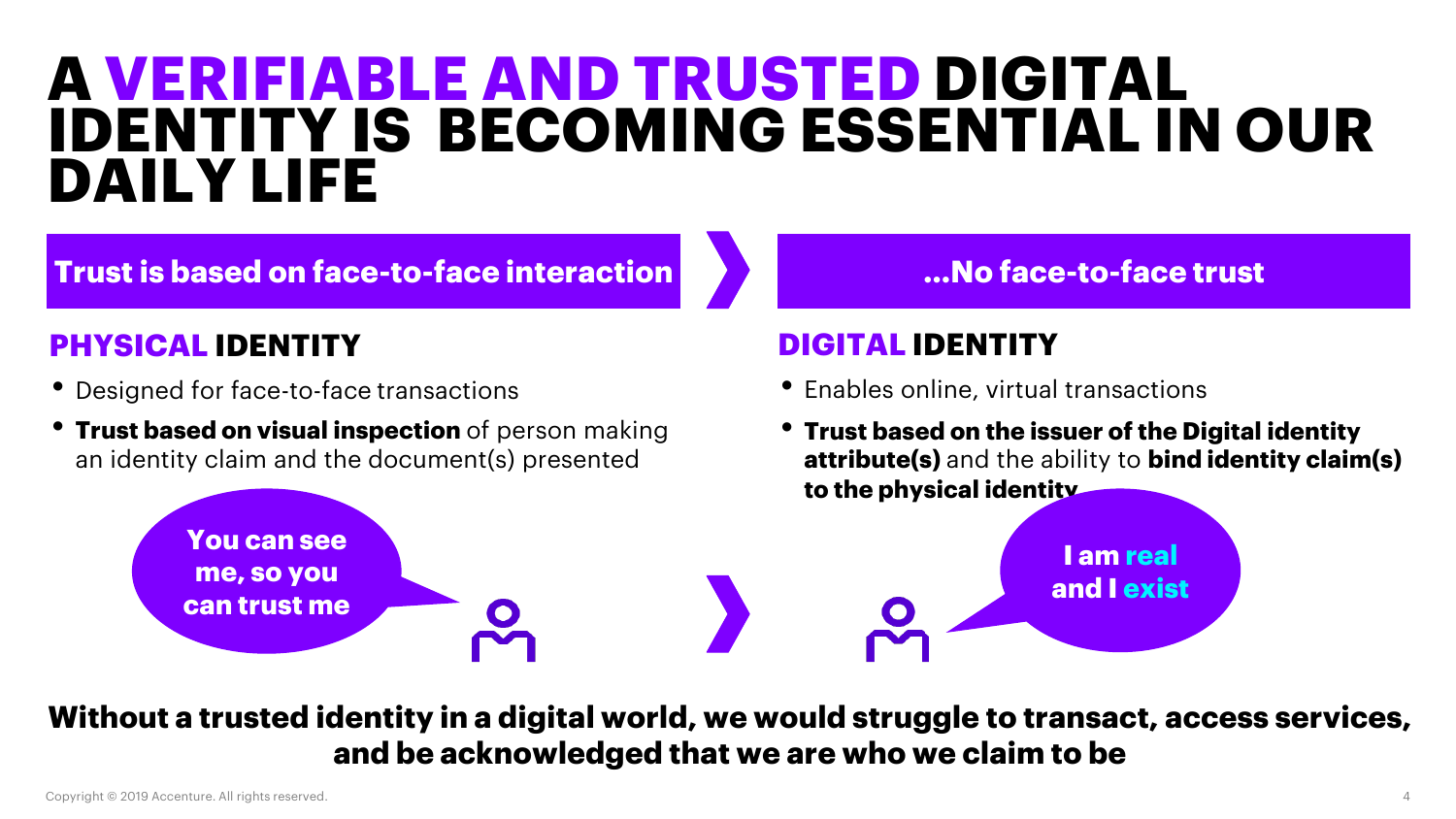## **IDENTITY TRENDS: WHERE THE WORLD IS GOING**

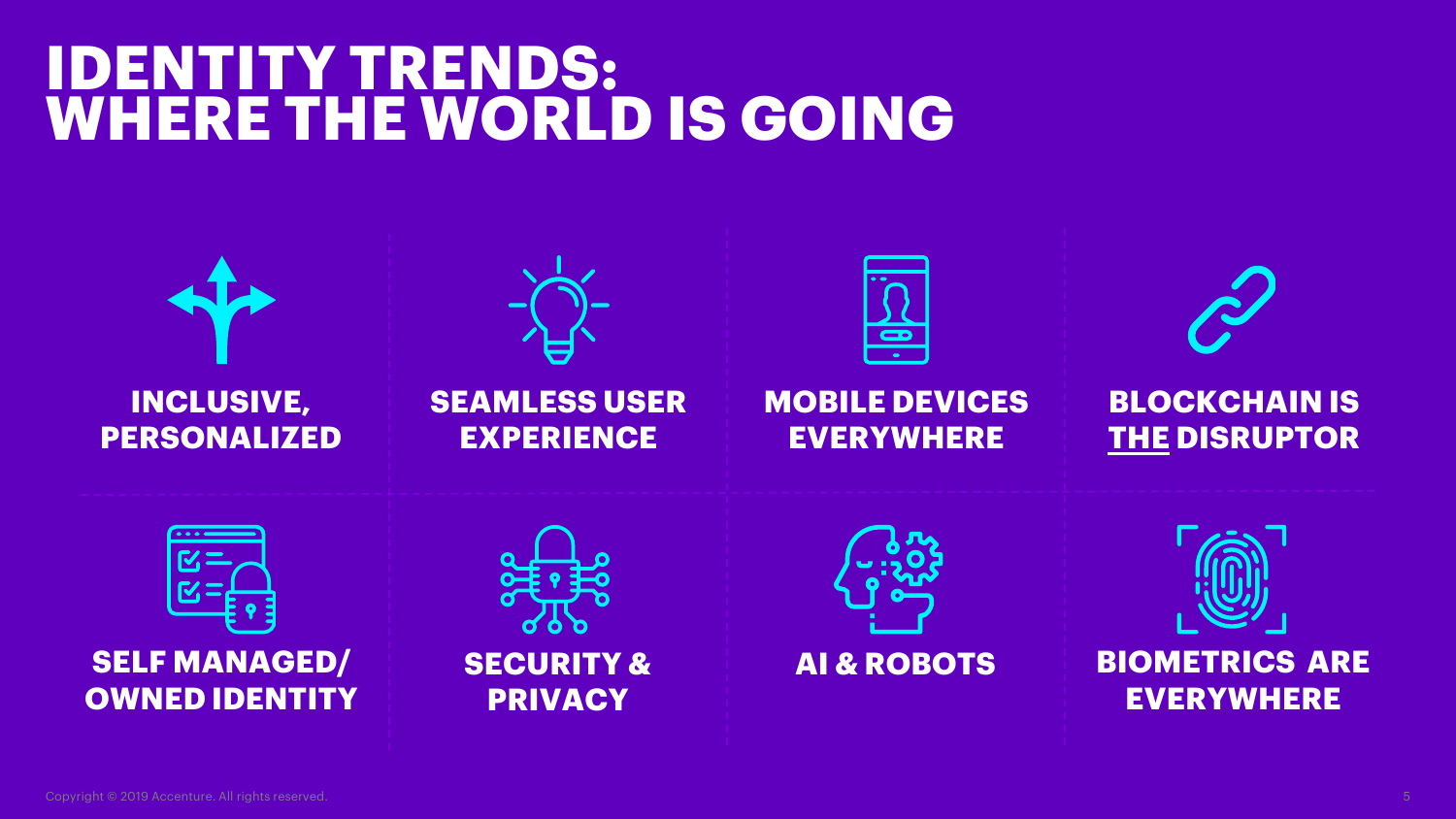# TOWARDS A GOOD DIGITAL IDENTITY

WORLD<br>ECONOMIC<br>FQRUM

World Economic Forum, *Identity in the Digital World: A New Chapter in the Social Contract*. [http://www3.weforum.org/docs/WEF\\_INSIGHT\\_REPORT\\_Digital%20Identity.pdf](http://www3.weforum.org/docs/WEF_INSIGHT_REPORT_Digital Identity.pdf)

Copyright © 2019 Accenture. All rights reserved.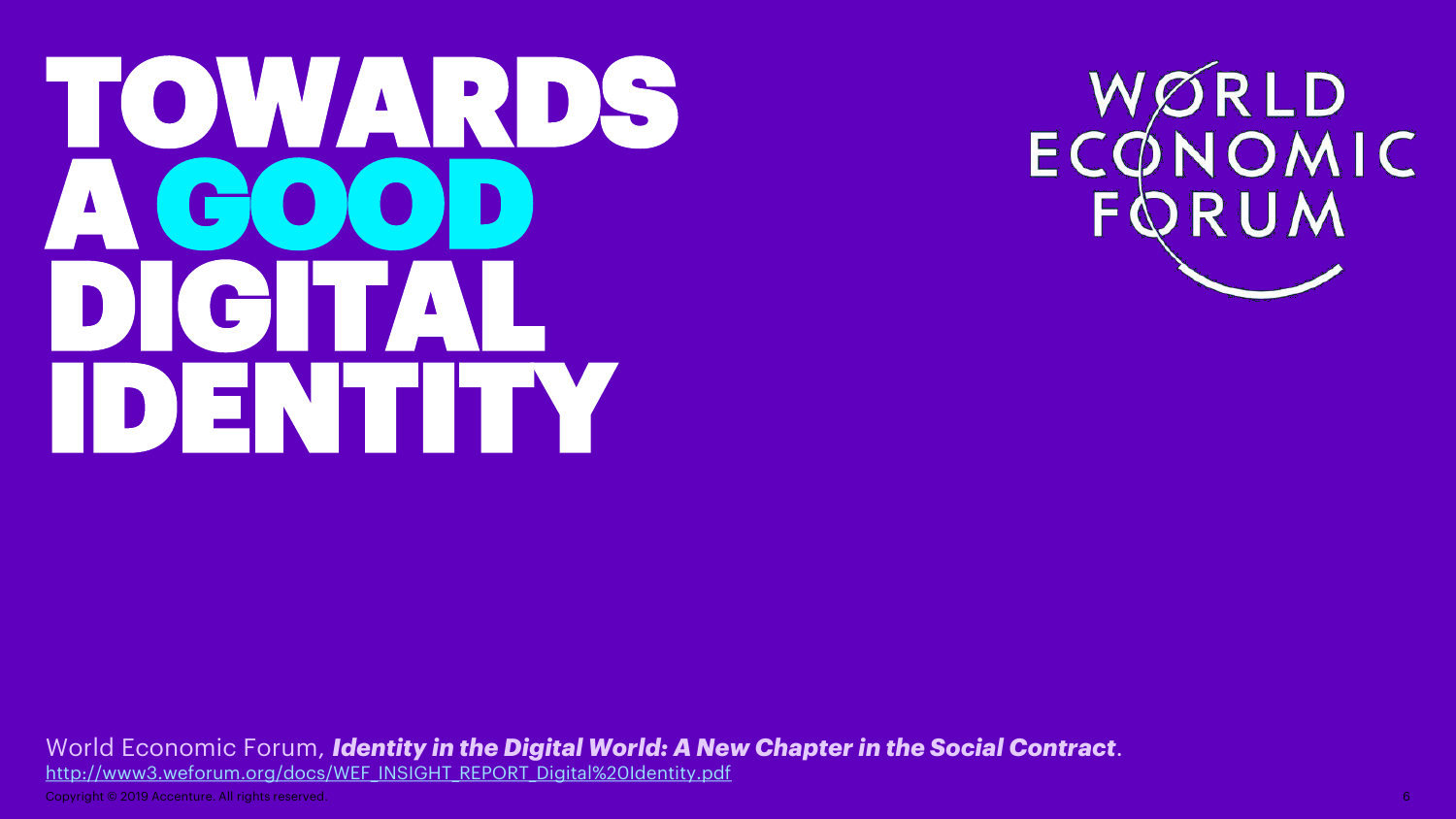## **IDENTITY IN EVERYDAY LIFE**

- The need for an identity both the digital and physical world from getting access to essential services to accessing social media.
- Identity verification touches almost every industry from people to supply chain.
- Through our lives, we will have 1000s of identities and 10000s more related to us

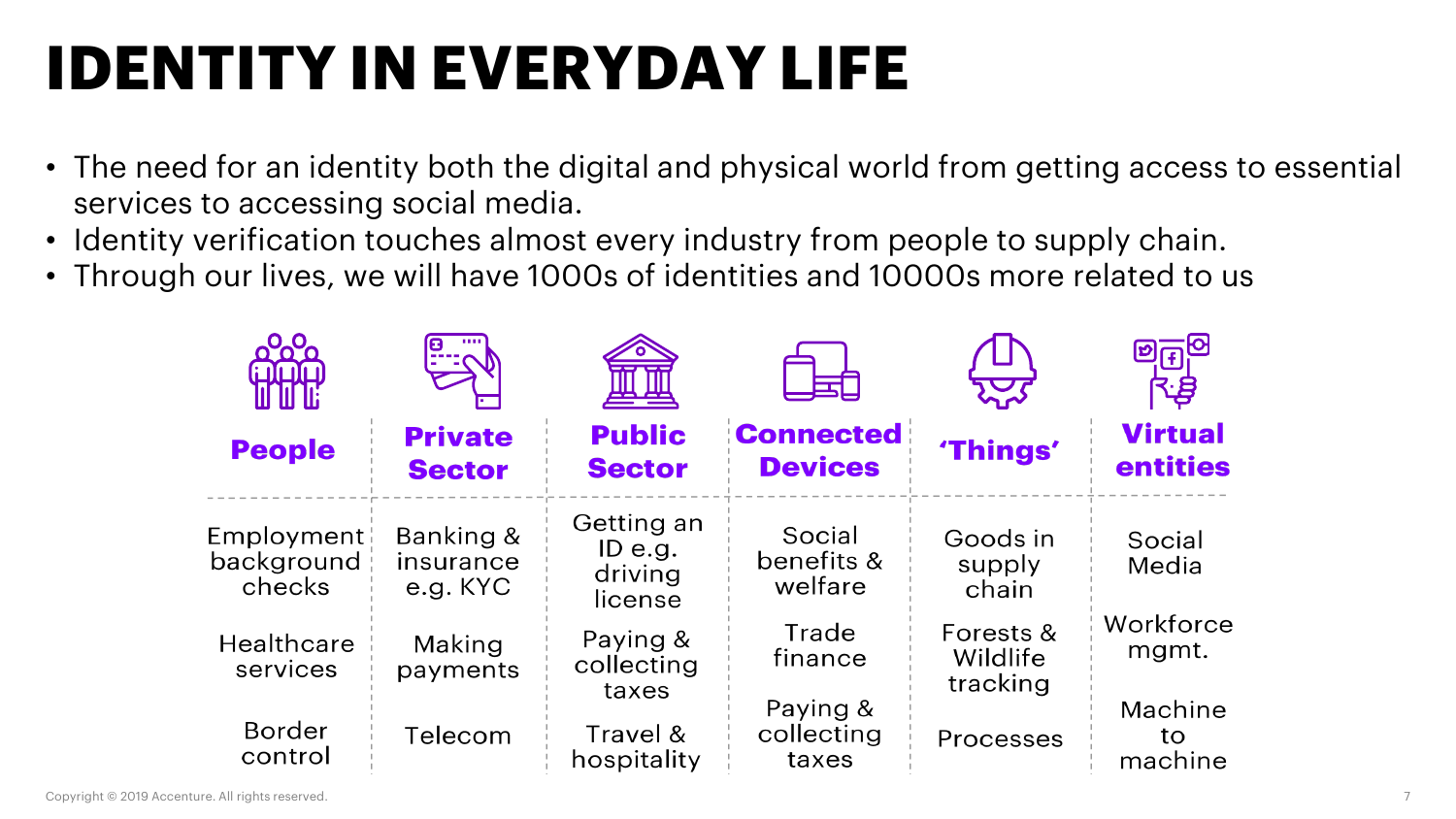## **IMPACT OF LACK OF TRUSTED IDENTITY IN A DIGITAL WORLD TO ORGANIZATIONS**



## •Low **financial inclusion**

- •Low **economic development**
- •Poor **resource allocation**
- •Vulnerable populations with higher rates of human trafficking, violence, and **more easily exploited** for other criminal activities **Governments •Higher identity fraud**, and other types of fraud, in the economy



### •Difficult to detect fraud due to **no reliable source of identity data**

- •**Poor customer experience**
- •Difficult to manage **compliance**
- •**Inefficient & costly**, e.g. Expensive to do background checks
- •Cash-heavy transactions **prone to fraud Organizations**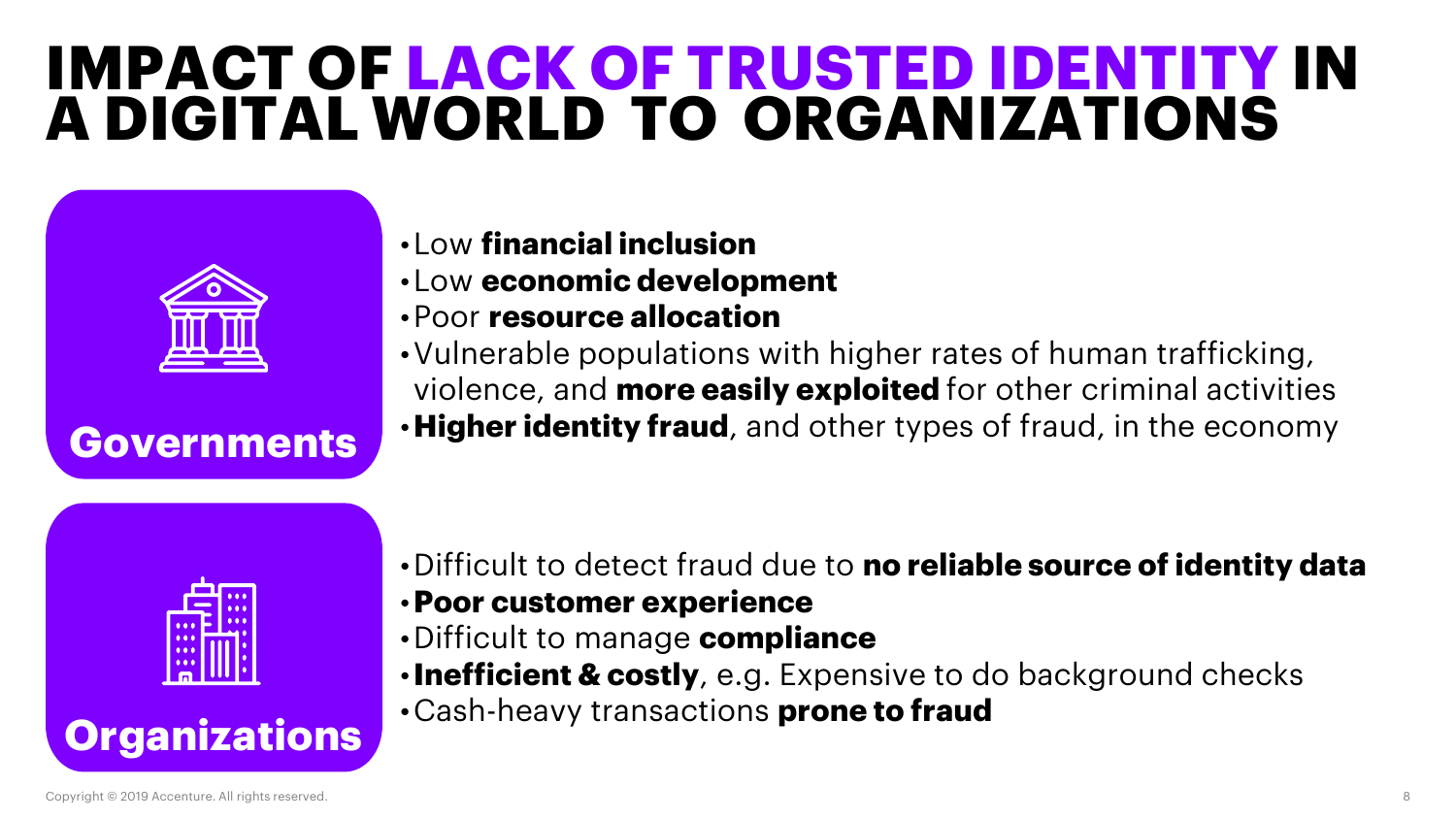## **IDENTITY IN THE DIGITAL WORLD NEEDS TO BE: USER-CENTRIC**

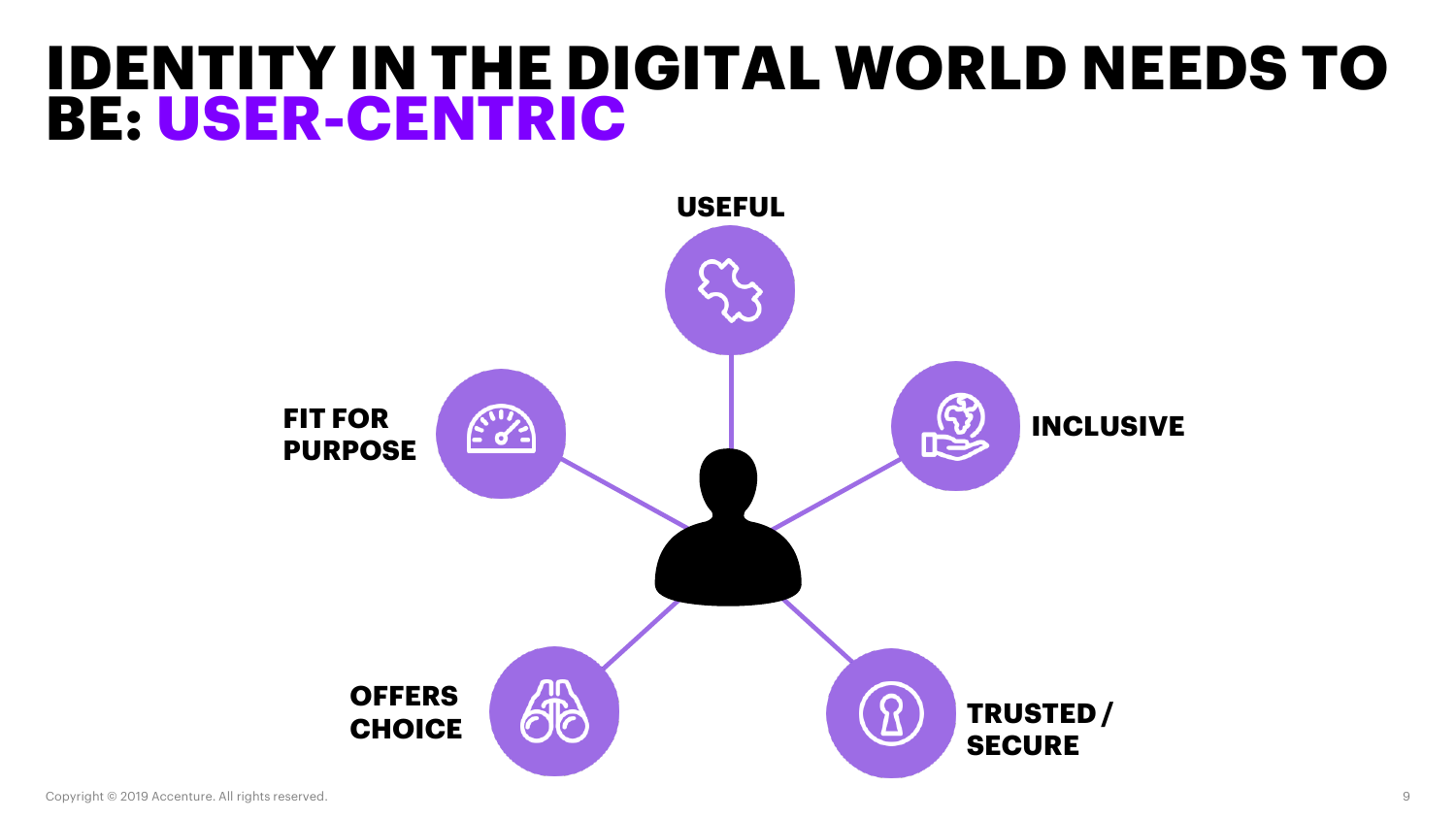## **BEYOND IDENTIFICATION & AUTHENTICATION**

Most countries have different forms of recognized identities within their countries. Some require compulsory carry IDs, some don't. **For any type of digital identity, however, it must be useful.**

## **Even if one can be identified and authenticated**, there are a lot of others issues e.g.

- Reliability/trust worthiness
- Validity
- Mutual recognition
- Portability
- Permanence
- Acceptance
- User Adoption

## **Digital identity must provide value to the users of the systems and must be useful to drive adoption.**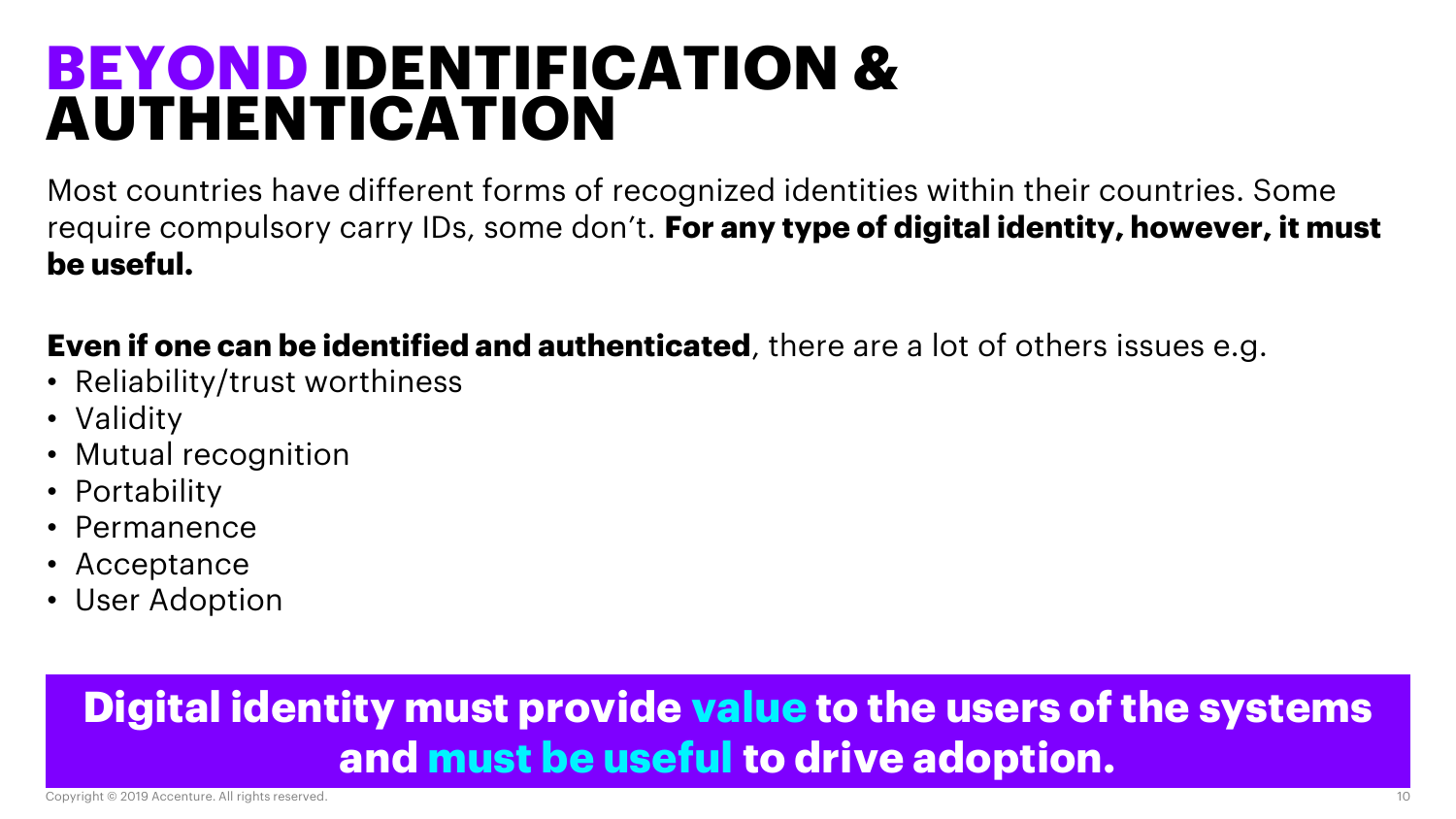## **BLOCKCHAIN ENABLES DECENTRALIZED IDENTITY THROUGH TRUST**



Data is cryptographically secure and cryptographically verified without an intermediary



#### **Secure Tamper-Evident Distributed**

Built-in mechanisms to verify data has not been changed – information cannot be altered without detection

Participants have access to the same data – realtime updates and information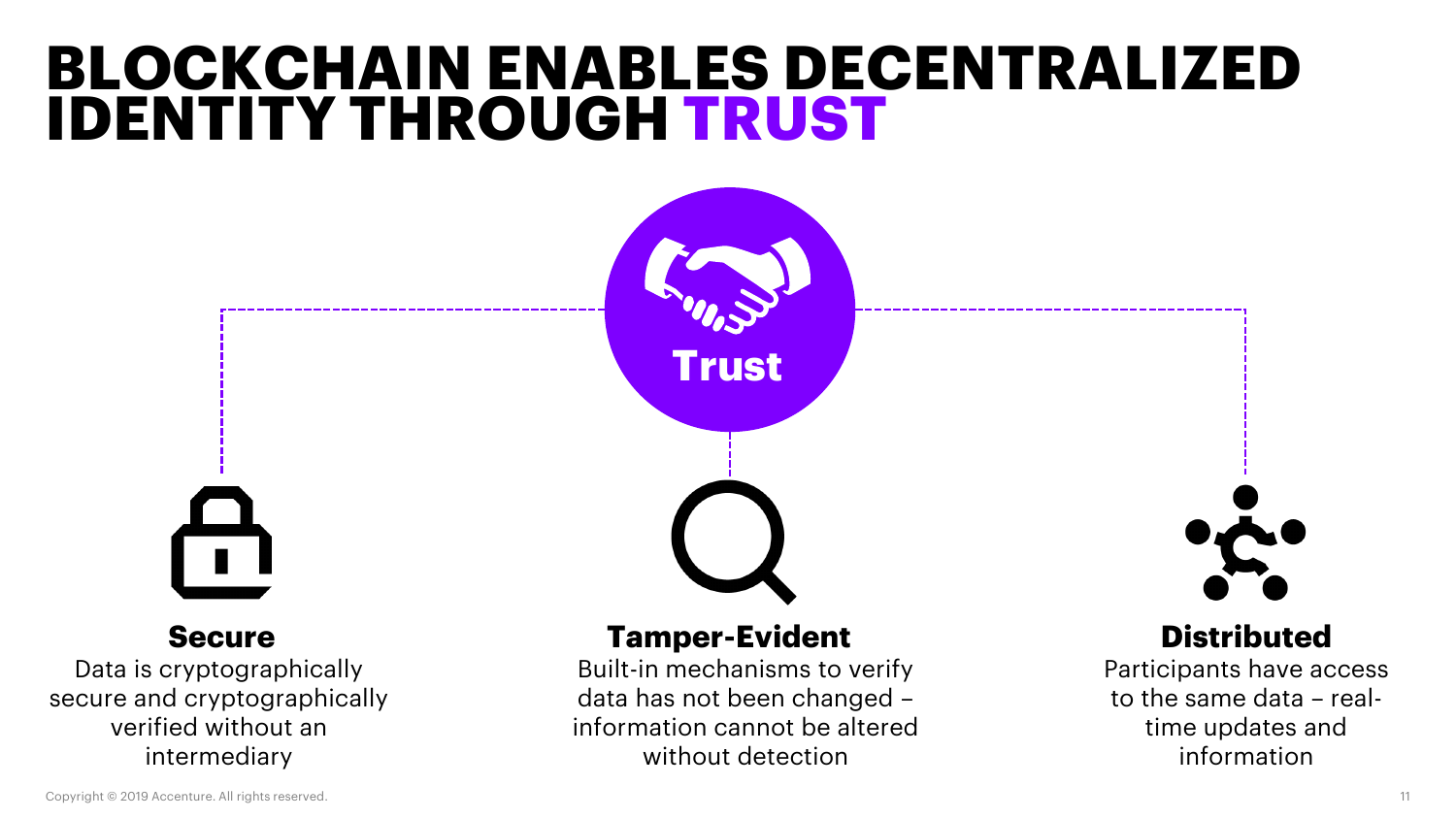## **WHY IS DECENTRALIZED IDENTITY RELEVANT**



**PORTABLE**  Users can take their identity data with them

#### **USER EXPERIENCE**

Reduce amount of repeated input

#### **ACCURATE**

Data shared more accurately and consistently

#### **PRIVATE**

User is in control of what to share, and with whom



**EFFICIENCY**  Decrease dependence on manual processes

#### **VERIFIABLE**

Data can be easily verified and shared confidentially

#### **TRUST & INTEROPERABILITY**

No need for direct trust relationships

#### **COMPLIANCE**

Immutability and auditability of blockchain

#### **REDUCE RISK**

Index of data persists; don't share info if not required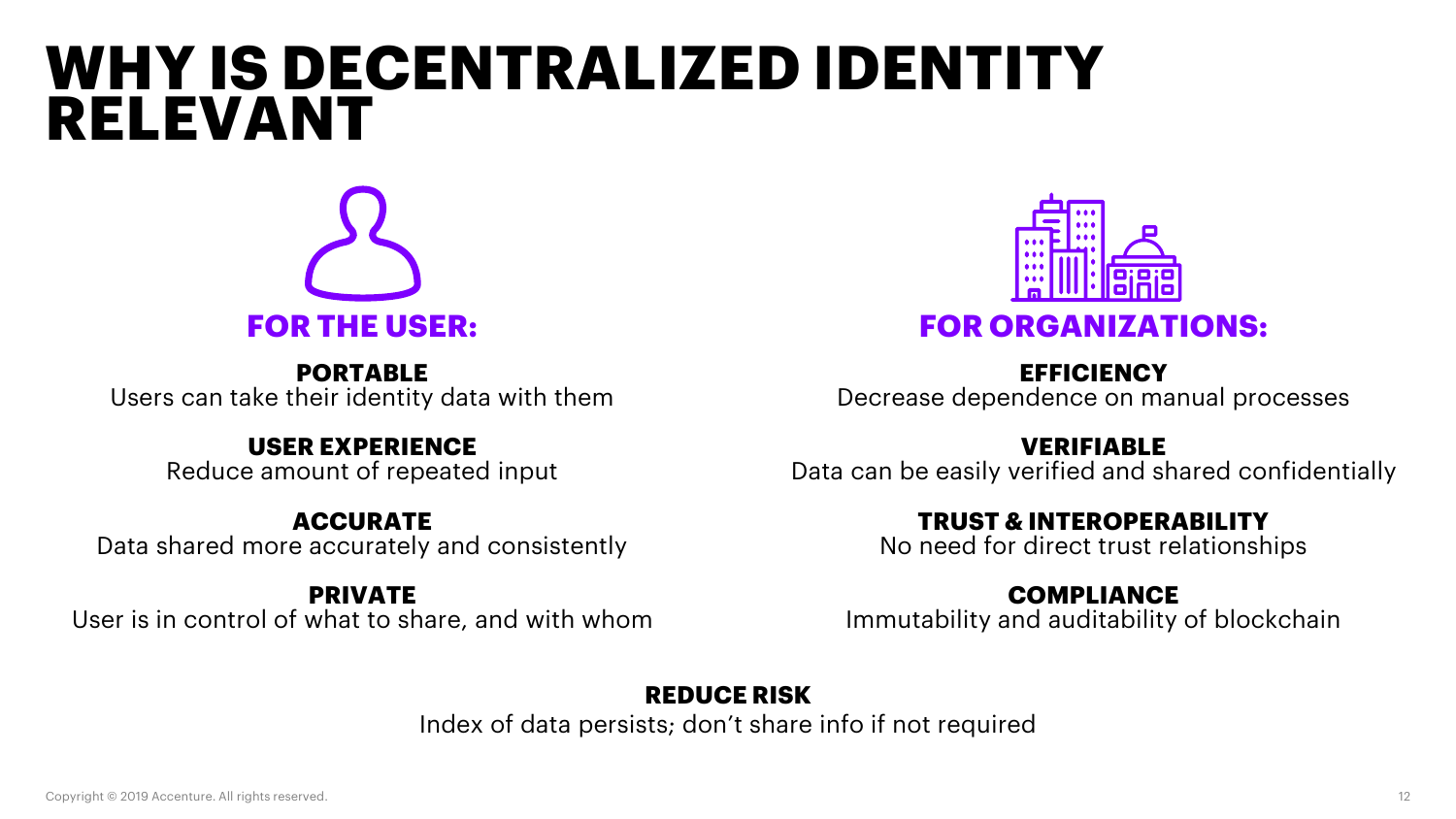## **DIGITAL IDENTITY ACCENTURE´S APPROACH**

Blockchain can be used for **interoperability** between existing databases and systems

#### **No PII is stored on chain** –

permanence of the blockchain needs to be considered

#### **The end user is in control of their**

**data**, or they can choose to delegate control to trusted parties

#### **Traditional trust anchors, e.g. banks**,

governments play a key role in being the gatekeepers and source of trust of an identity

**Biometrics** may be used to bind an identity claim to the individual making the claim

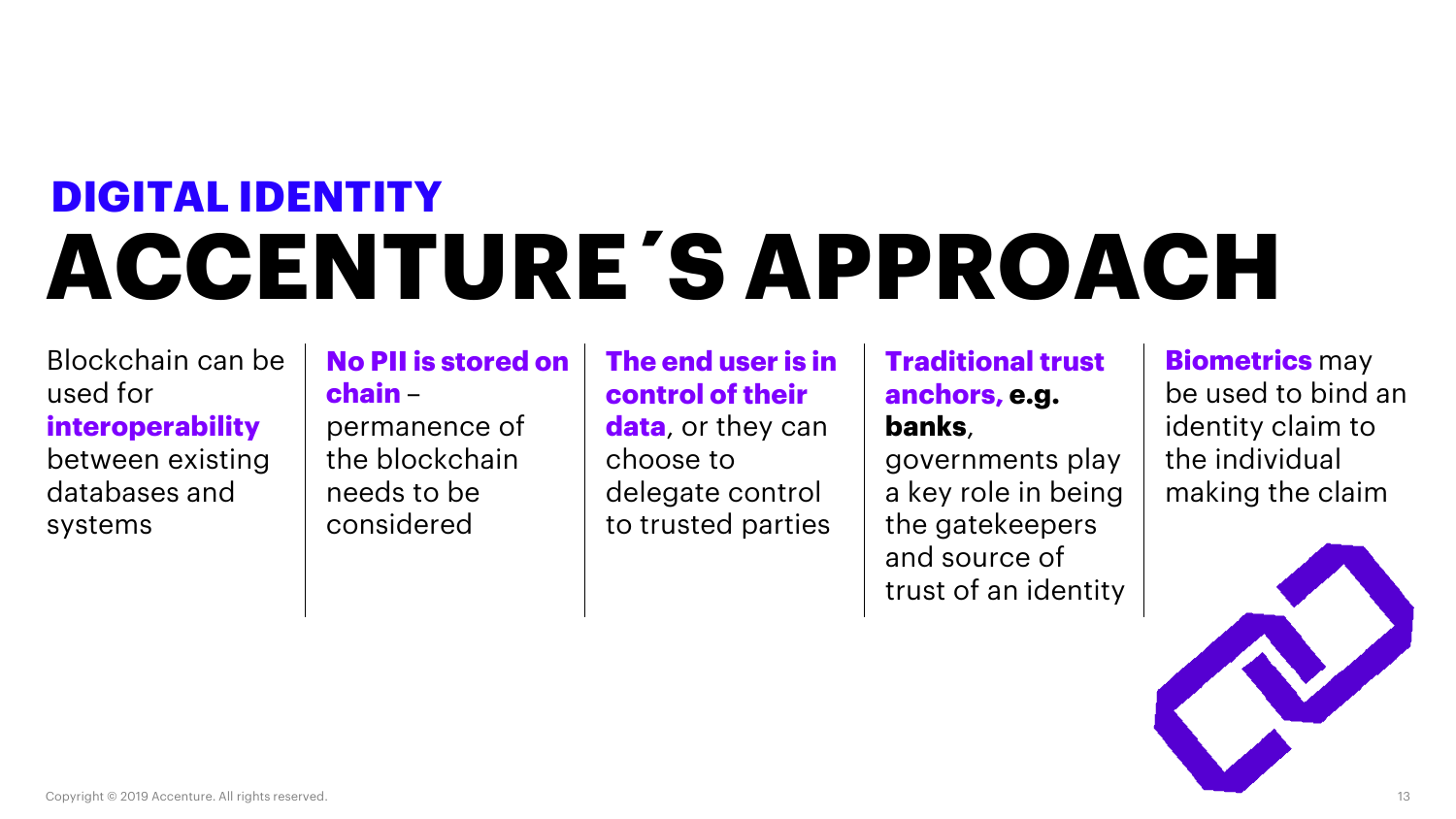# **EXAMPLE PROJECTS [1/4]**



**HEALTHCARE RECORDS**: Enables patients to share and manage their own health records so that they can easily get healthcare services and prescriptions anywhere



**STREAMLINED KYC**: accelerate the KYC process with client consent through attestations from network of banks

**BACKGROUND CHECKS & TRAINING RECORDS**: Reduce repetition in background checks & build trusted records of education and professional certificates



**PROOF OF OWNERSHIP / INSURANCE**: attestations of property ownership, for instance, used to get insurance or file taxes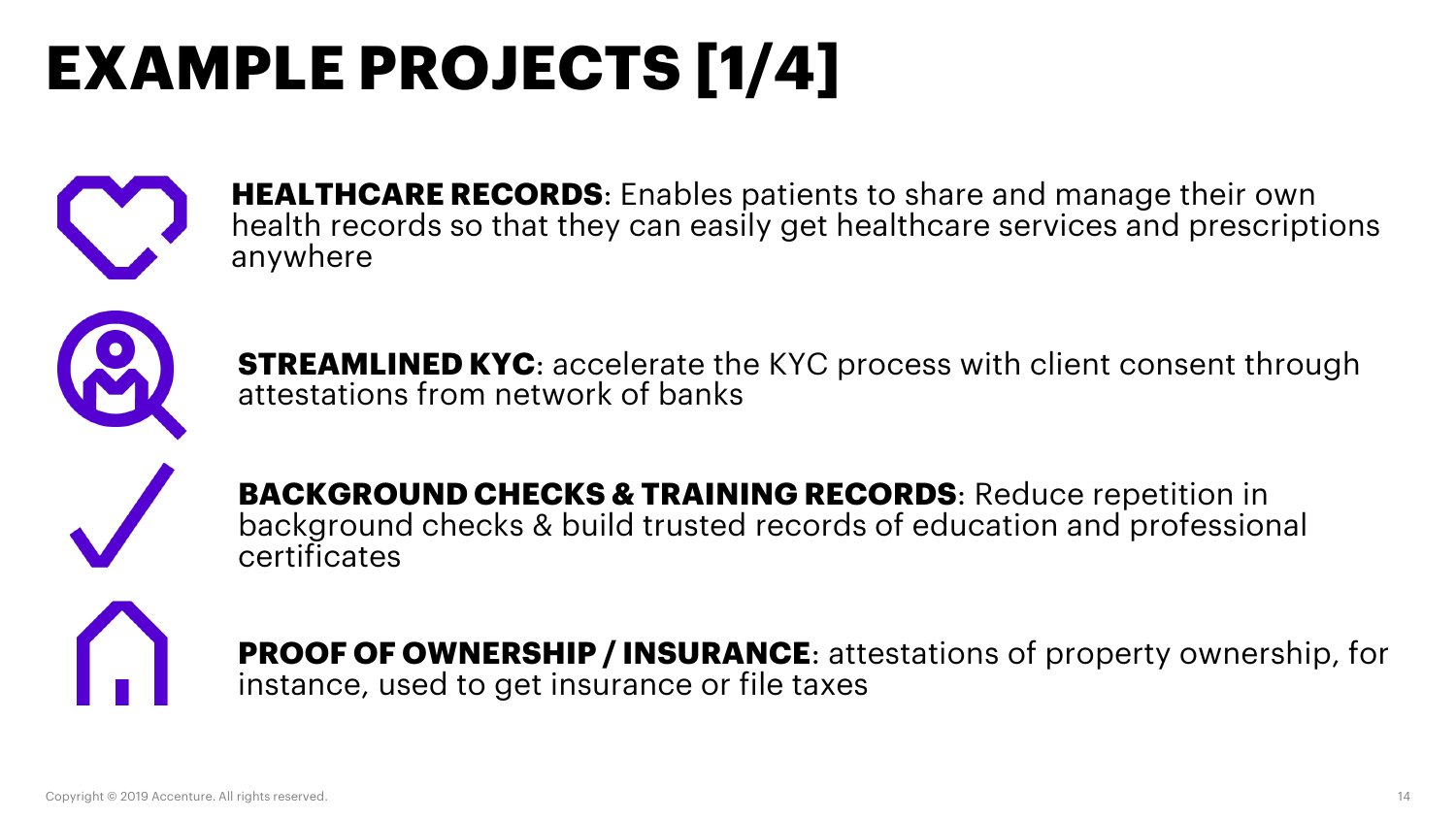## **EXAMPLE PROJECTS [2/4]**



**FOOD SAFETY** - How blockchain technology can be used to enhance the traceability of the pork health export certification process.

- A web app which allows both the ante mortem and post mortem vets to conduct their inspections, approvals and reporting; removing duplication of paperwork.
- A mobile companion app, enabling vets to upload photographs onto the chain as immutable evidence. e.g. to prove the seal on a pallet has not been tampered with and also removing the need to use personal devices.
- An analytics dashboard to digitally present key data metrics and enable reporting.
- A user research document, highlighting how the combination of blockchain and design could transform industry processes in the future.

#### **KEY SOLUTION CRITERIA**



**Traceability** Provide greater transparency and immutability of data



**Decentralised Processing** Distributed and resilient infrastructure with no single point-of-failure



**Smart Contracts** 

Show how Smart Contracts can simplify and automate business processes



**Privacy of Transactions** 

Only relevant parties will have visibility and access to transaction details



#### **Regulatory Oversight**

Allow regulators to more easily and closely follow trading behavior to help combat fraud and resolve legal disputes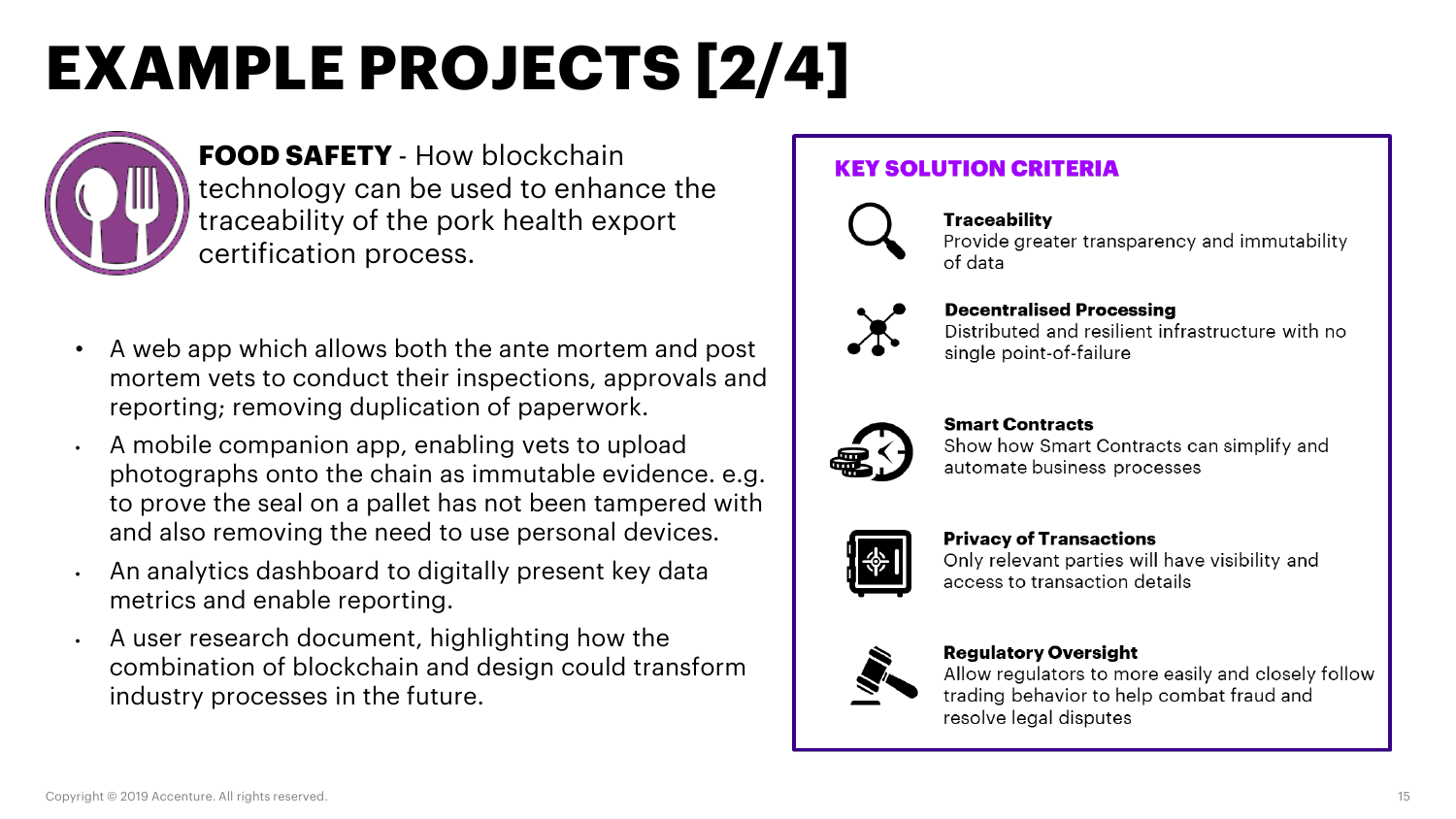## **EXAMPLE PROJECTS [3/4]**

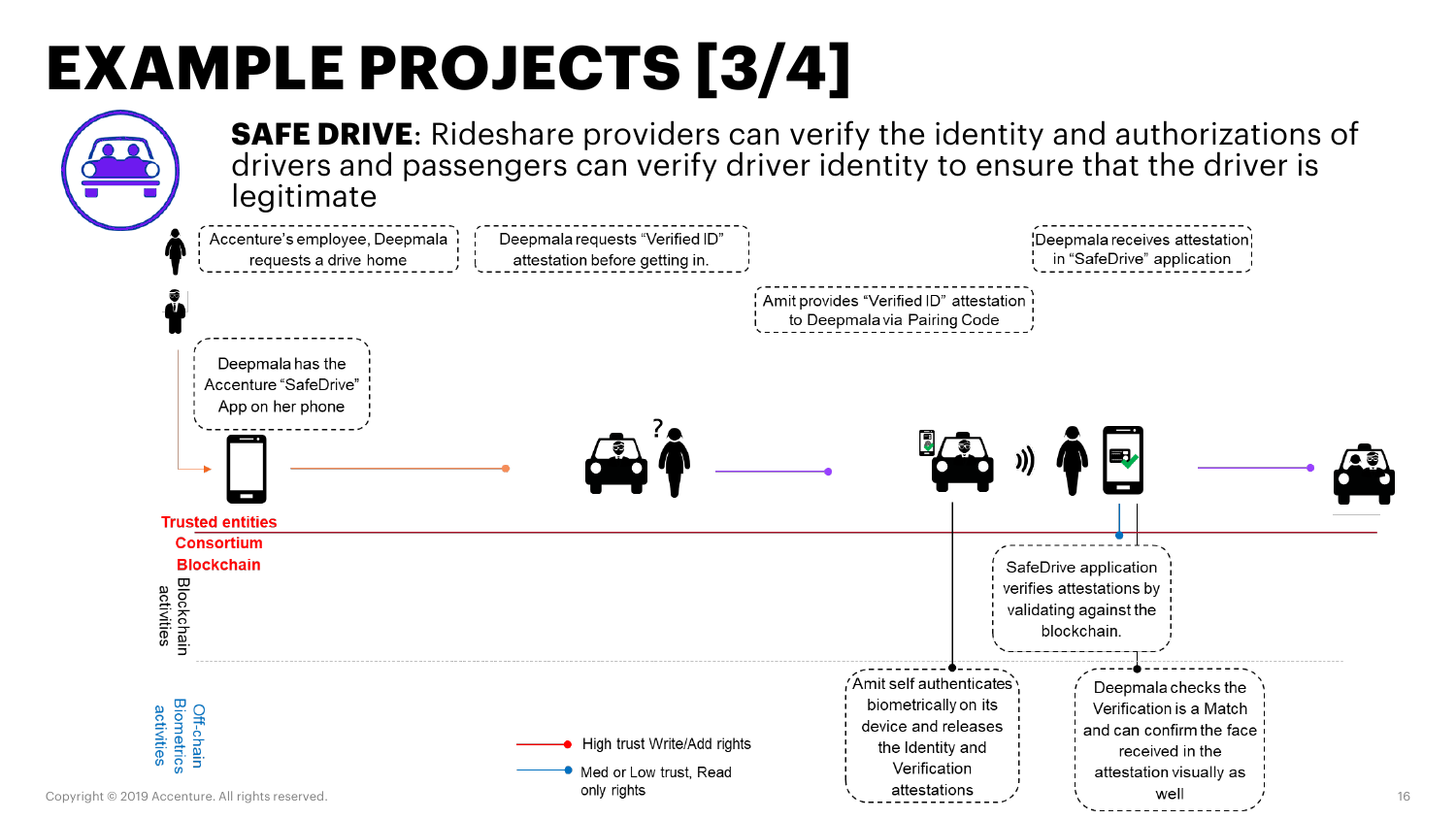## **EXAMPLE PROJECTS [4/4]**



**CIRCULAR SUPPLY CHAIN**: Connects consumers directly to producers, influences positive behaviors of each provider through transparency and traceability in supply chains

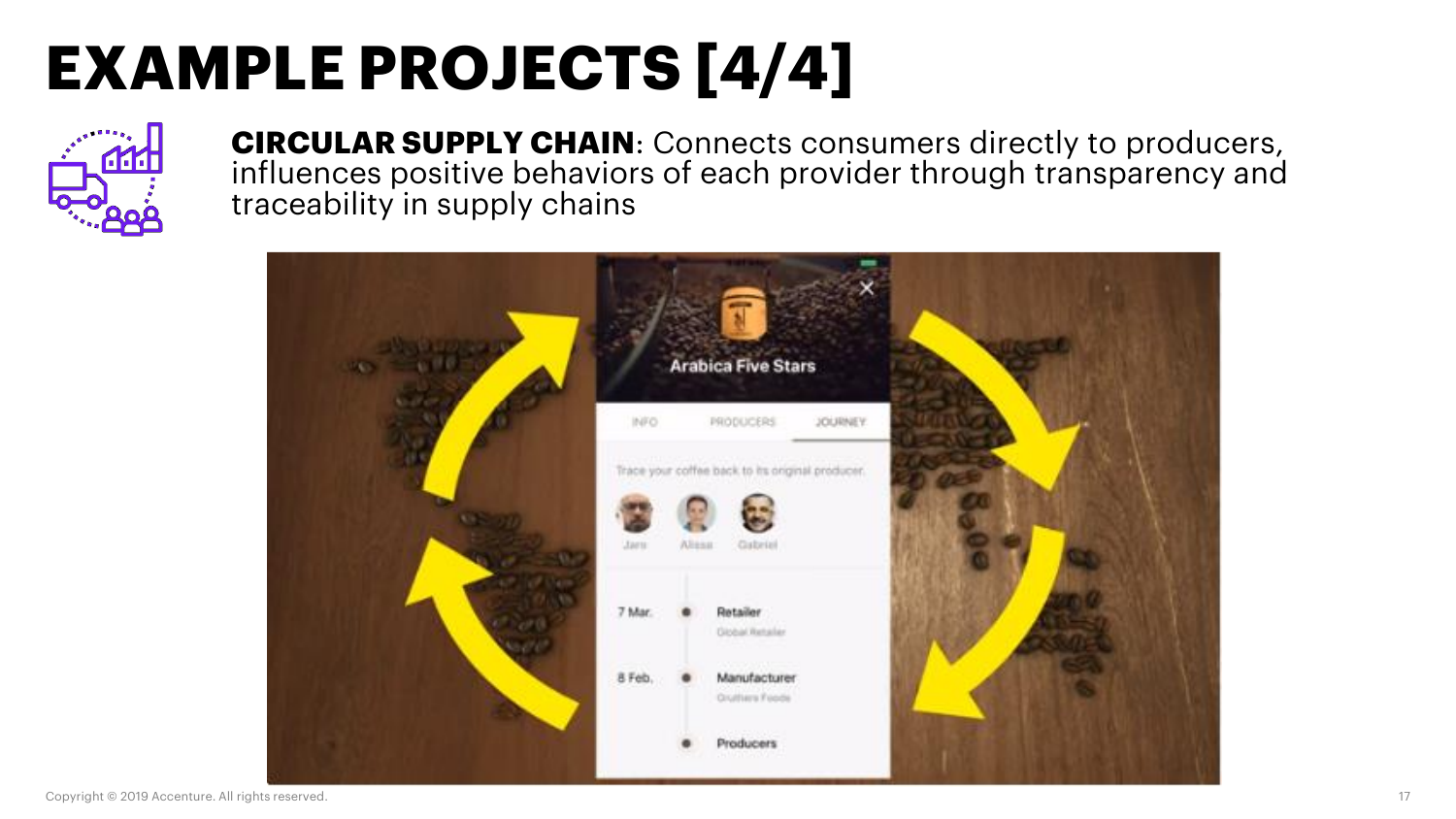# PUBLIC-PRIVATE COOPERATION IS KEY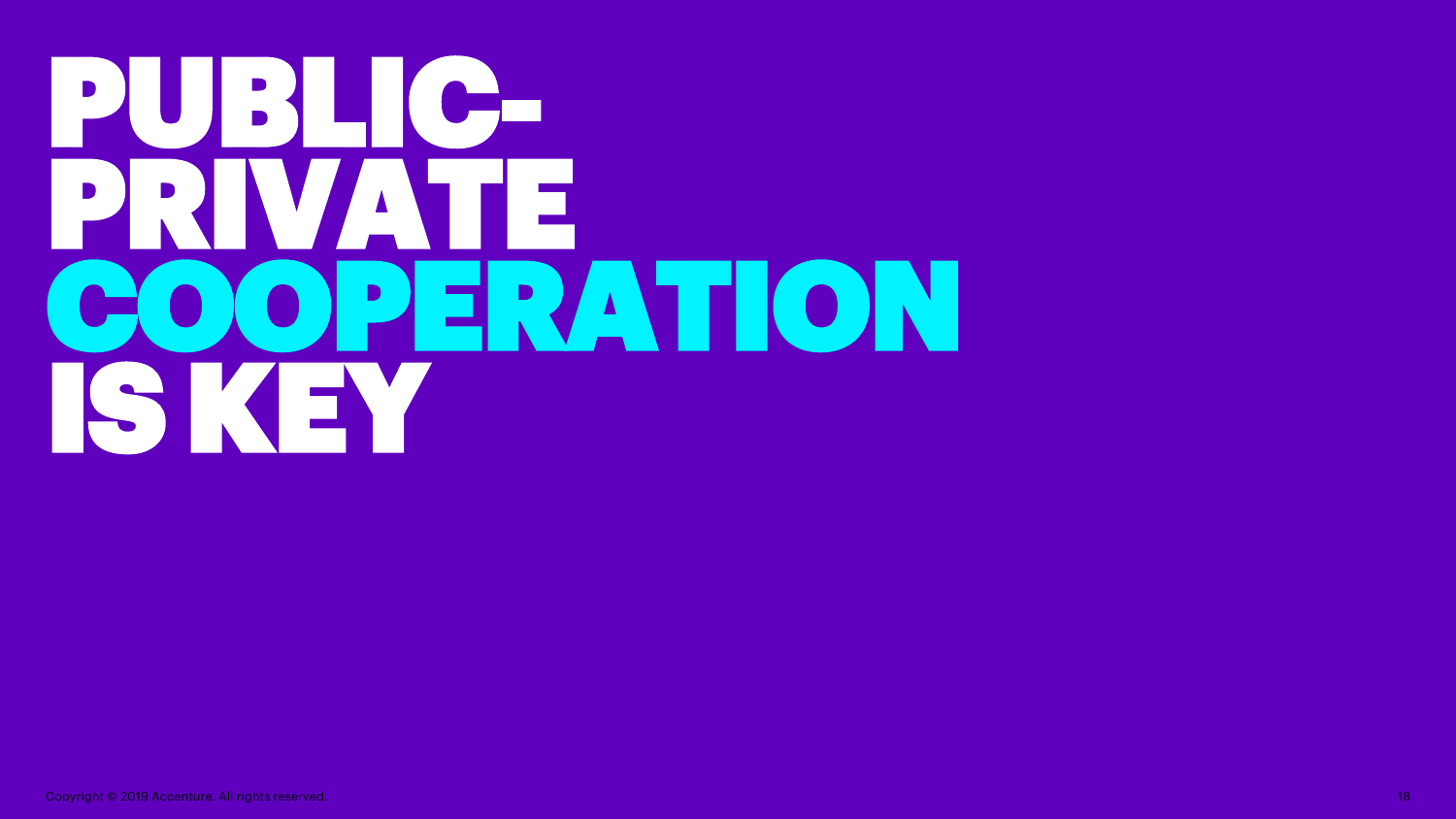## **CROSS-SECTOR COLLABORATION: A COLLABORATIVE ECOSYSTEM IS CRITICAL**

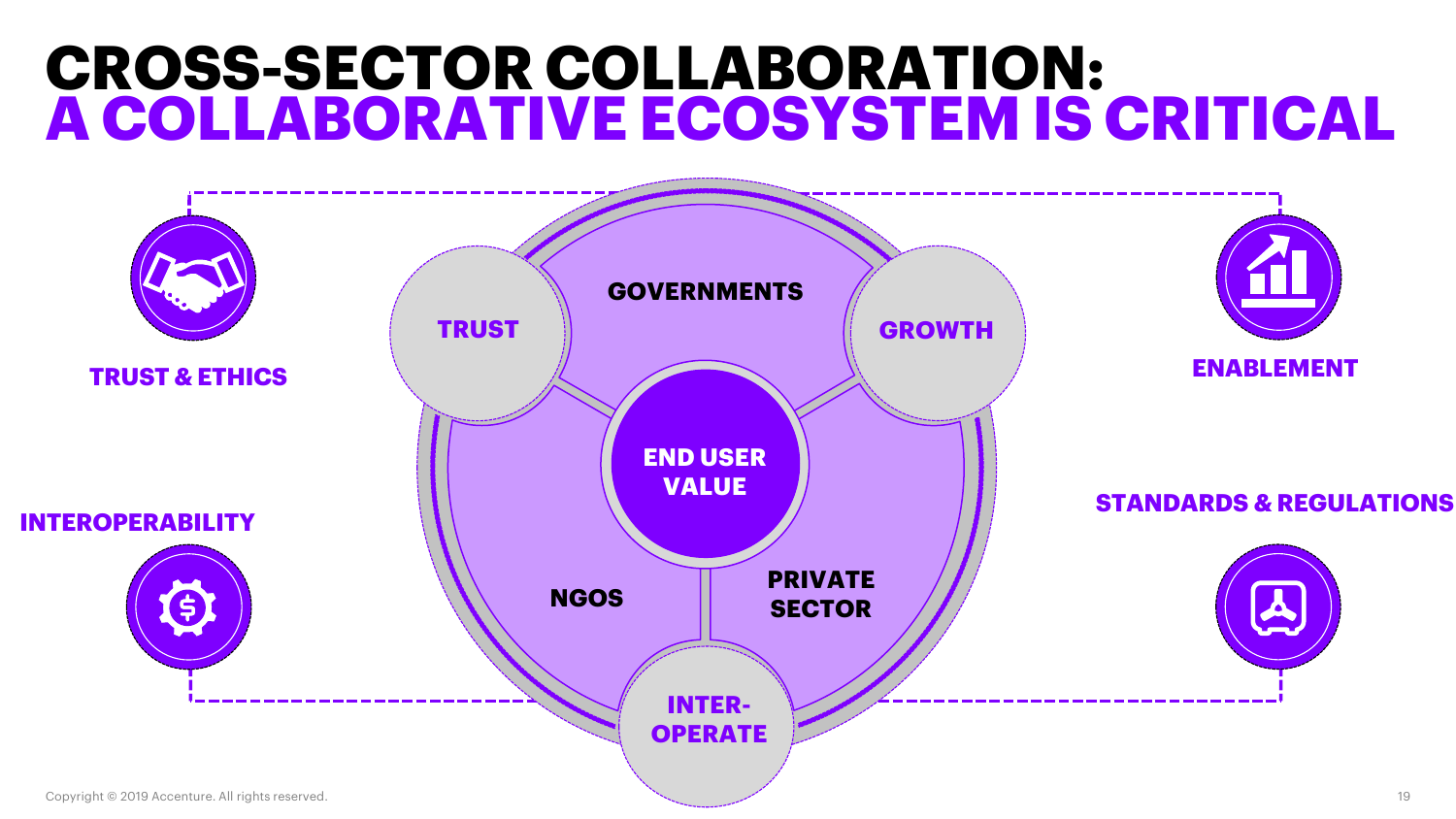## **GETTING TO THE NEW WORLD OF IDENTITY**